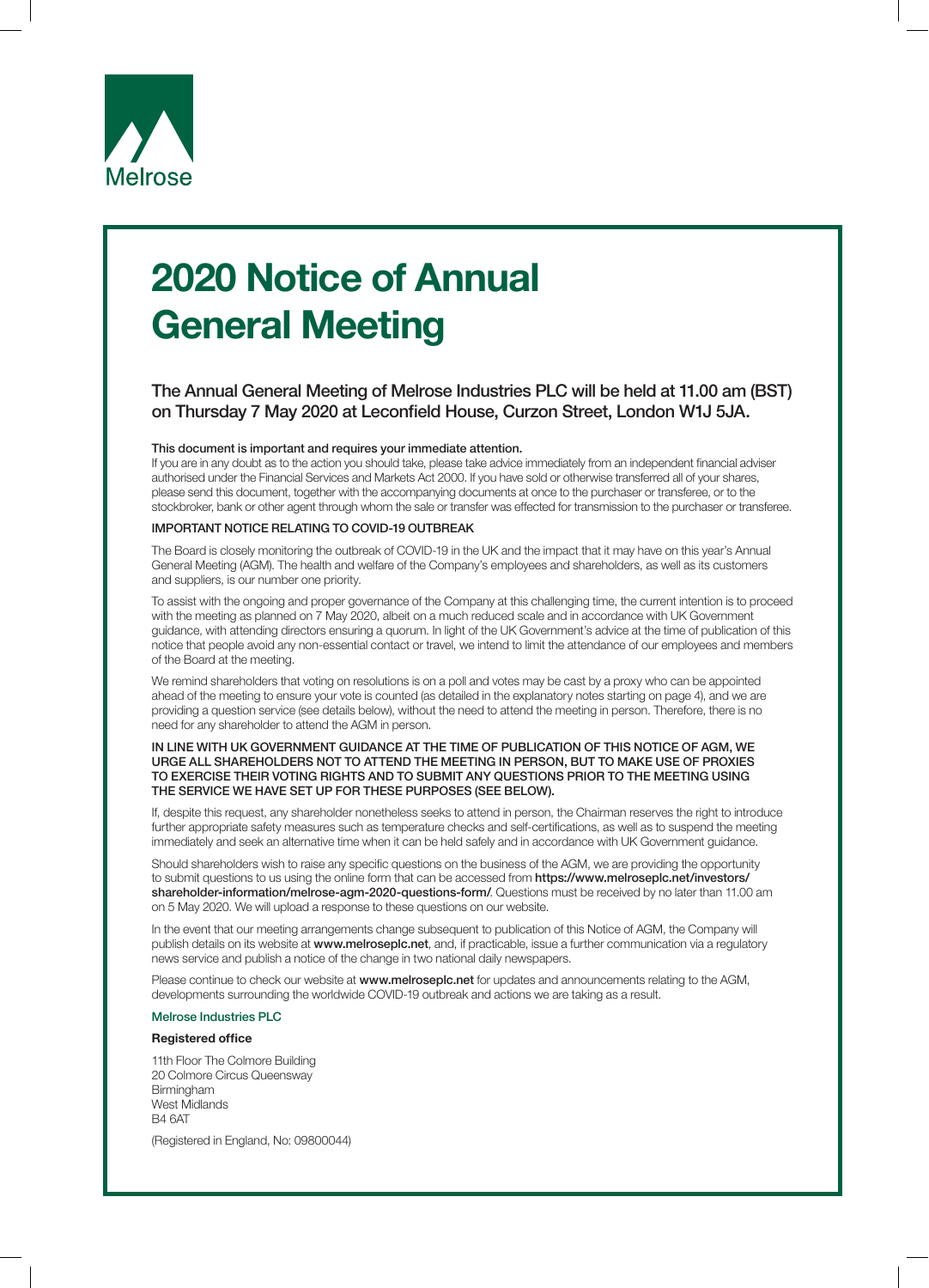#### Notice of Annual General Meeting of Melrose Industries PLC 2

This document is important and requires your immediate attention. If you are in any doubt as to the action you should take, you should consult your stockbroker, bank, solicitor, accountant, fund manager or other independent financial adviser authorised under the Financial Services and Markets Act 2000 if you are resident in the United Kingdom or, if not, another appropriately authorised independent financial adviser.

If you have sold or otherwise transferred or sell or otherwise transfer all of your shares in Melrose Industries PLC (the "Company"), please send this document, together with the accompanying form of proxy, as soon as possible to the purchaser or transferee or to the agent through whom the sale or transfer was effected for delivery to the purchaser or transferee.

Notice is given that the Annual General Meeting of the Company will be held at the Company's offices at Leconfield House, Curzon Street, London W1J 5JA at 11.00 am on 7 May 2020 for the purposes set out below. Resolutions 1 to 17 (inclusive) will be proposed as ordinary resolutions and resolutions 18 to 21 (inclusive) as special resolutions.

# 2020 LONG-TERM INCENTIVE PLAN

At the time of finalisation of the 2019 Annual Report and Accounts it was proposed to include a resolution to approve a new long-term incentive plan, as set out in the 2020 Directors' Remuneration Policy. Since that date, given the present uncertainty caused by the outbreak of COVID-19 and lack of clarity as to its impact on the Company's businesses and the wider economy, no resolution will be proposed in relation to a new long-term incentive plan. Instead, it is proposed that a new long-term incentive plan, continuing from the previous plan, will be separately put forward for shareholder approval at a later date if and when appropriate, incorporating any changes deemed necessary by the Board.

#### Ordinary resolutions

- 1. To receive the Company's audited financial statements for the financial year ended 31 December 2019, together with the Directors' Report, Strategic Report and the Auditor's Report on those financial statements.
- 2. To approve the Directors' Remuneration Report for the year ended 31 December 2019, as set out on pages 90 to 111 (inclusive) of the Company's 2019 Annual Report.
- 3. To approve the 2020 Directors' Remuneration Policy, as set out on pages 103 to 111 (inclusive) of the Company's 2019 Annual Report.
- 4. To declare a final dividend for the year ended 31 December 2019.
- 5. To re-elect Christopher Miller as a Director of the Company.
- 6. To re-elect David Roper as a Director of the Company.
- 7. To re-elect Simon Peckham as a Director of the Company.
- 8. To re-elect Geoffrey Martin as a Director of the Company.
- 9. To re-elect Justin Dowley as a Director of the Company.
- 10.To re-elect Liz Hewitt as a Director of the Company.
- 11. To re-elect David Lis as a Director of the Company.
- 12.To re-elect Archie G. Kane as a Director of the Company.
- 13.To re-elect Charlotte Twyning as a Director of the Company.
- 14.To elect Funmi Adegoke as a Director of the Company.

15.To re-appoint Deloitte LLP as auditor of the Company to hold office from the conclusion of this meeting until the conclusion of the next Annual General Meeting of the Company at which accounts are laid.

16.To authorise the Audit Committee to determine the remuneration of the auditor of the Company.

17. That, in accordance with section 551 of the Companies Act 2006 (the "Act"), the directors of the Company (the "Directors") be and are generally and unconditionally authorised to allot shares in the Company, or to grant rights to subscribe for or to convert any security into shares in the Company ("Rights"):

(A) up to an aggregate nominal amount of £111,045,827; and

- (B) comprising equity securities (as defined in section 560 of the Act) up to an aggregate nominal amount of £222,091,655 (such amount to be reduced by the aggregate nominal amount of any allotments or grants made under paragraph (A) of this resolution) in connection with an offer by way of a rights issue:
	- (i) to ordinary shareholders in proportion (as nearly as may be practicable) to their existing holdings; and
	- (ii) to holders of other equity securities as required by the rights of those securities or, subject to such rights, as the Directors otherwise consider necessary,

and so that the Directors may impose any limits or restrictions and make any arrangements which they consider necessary or appropriate to deal with treasury shares, fractional entitlements, record dates, legal, regulatory or practical problems in, or under the laws of any territory or any other matter, such authorities to expire at the conclusion of the Company's next Annual General Meeting after this resolution is passed or, if earlier, at the close of business on 30 June 2021, but, in each case, so that the Company may make offers or agreements before the authority expires which would or might require shares to be allotted or Rights to be granted after the authority expires, and so that the Directors may allot shares or grant Rights in pursuance of any such offer or agreement notwithstanding that the authority conferred by this resolution has expired.

#### Special resolutions

18. That, subject to the passing of resolution 17, the Directors be and are generally empowered to allot equity securities (as defined in section 560 of the Act) for cash pursuant to the authorities granted by resolution 17 and/or to sell ordinary shares held by the Company as treasury shares for cash, in each case as if section 561 of the Act did not apply to any such allotment or sale, provided that this power shall be limited:

- (A) to the allotment of equity securities in connection with an offer of equity securities (but in the case of an allotment pursuant to the authority granted under paragraph (B) of resolution 17, such power shall be limited to the allotment of equity securities in connection with an offer by way of a rights issue only):
	- (i) to ordinary shareholders in proportion (as nearly as may be practicable) to their existing holdings; and
	- (ii) to holders of other equity securities, as required by the rights of those securities or, subject to such rights, as the Directors otherwise consider necessary, and so that the Directors may impose any limits or restrictions and make any arrangements which they consider necessary or appropriate to deal with treasury shares, fractional entitlements, record dates, legal, regulatory or practical problems in, or under the laws of, any territory or any other matter; and
- (B) to the allotment (otherwise than in circumstances set out in paragraph (A) of this resolution) of equity securities pursuant to the authority granted by paragraph (A) of resolution 17 or sale of treasury shares up to a nominal amount of £16,656,874,

such powers to expire at the conclusion of the Company's next Annual General Meeting after this resolution is passed or, if earlier, at the close of business on 30 June 2021, but, in each case, so that the Company may make offers or agreements before the power expires which would or might require equity securities to be allotted (and/or treasury shares sold) after the power expires and so that the Directors may allot equity securities (and/or sell treasury shares) in pursuance of any such offer or agreement notwithstanding that the power conferred by this authority has expired.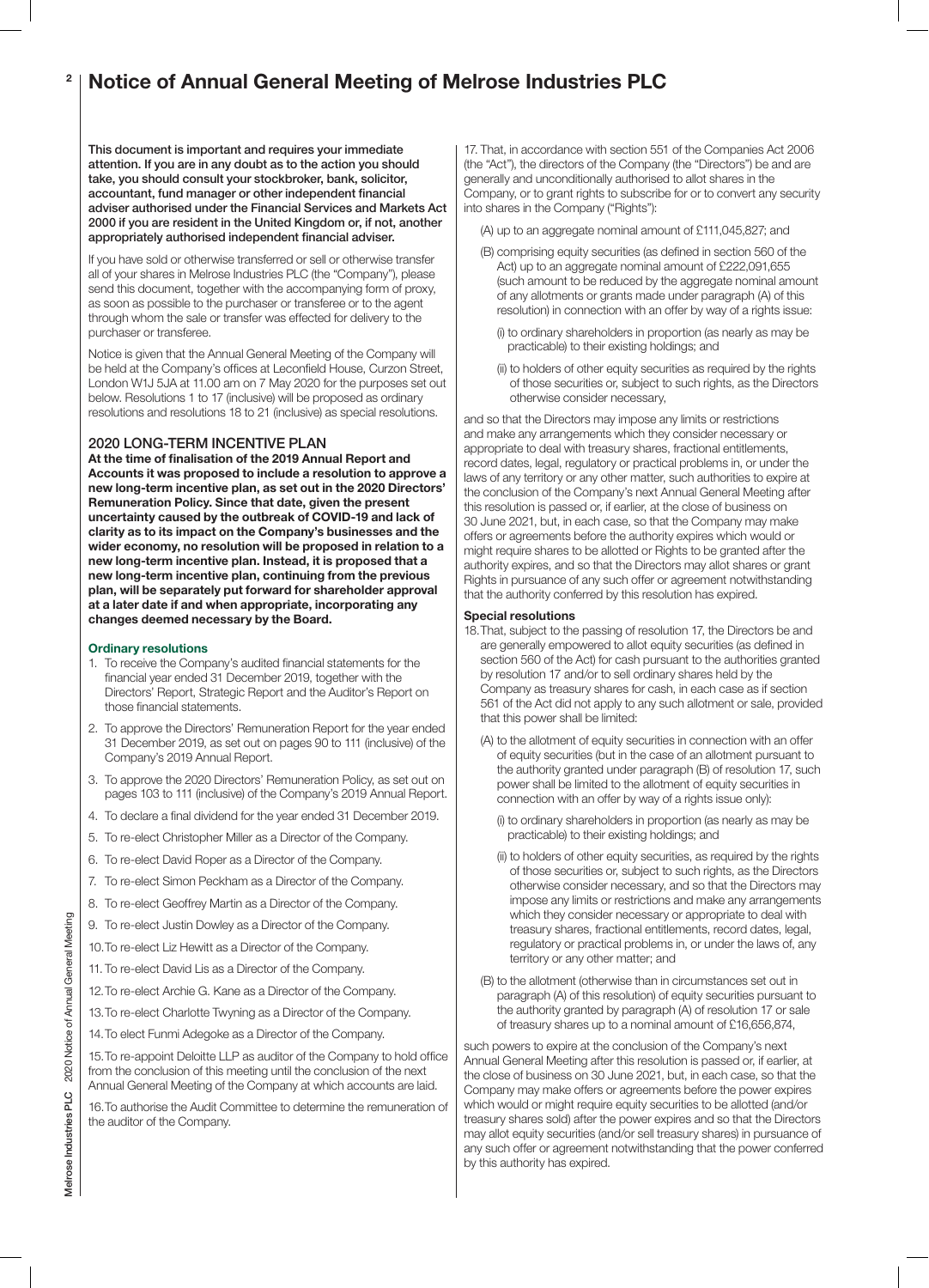- 19. That, subject to the passing of resolution 17 and in addition to any power granted under resolution 18, the Directors be and are generally empowered to allot equity securities (as defined in section 560 of the Act) for cash pursuant to the authorities granted by resolution 17 and/or to sell ordinary shares held by the Company as treasury shares for cash, in each case as if section 561 of the Act did not apply to any such allotment or sale, provided that this power shall be:
	- (A) limited to the allotment of equity securities pursuant to the authority granted by sub-paragraph (A) of resolution 17 or sale of treasury shares up to a nominal amount of £16,656,874; and
	- (B) used only for the purposes of financing (or refinancing, if the authority is to be used within six months of the original transaction) a transaction which the Directors determine to be an acquisition or other capital investment of a kind contemplated by the Statement of Principles on Disapplying Pre-Emption Rights most recently published by the Pre-Emption Group prior to the date of this notice of the Annual General Meeting,

such powers to expire at the conclusion of the Company's next Annual General Meeting after this resolution is passed or, if earlier, at the close of business on 30 June 2021, but, in each case, so that the Company may make offers or agreements before the power expires which would or might require equity securities to be allotted (and/or treasury shares sold) after the power expires and so that the Directors may allot equity securities (and/or sell treasury shares) in pursuance of any such offer or agreement notwithstanding that the power conferred by this authority has expired.

- 20. That the Company be and is generally and unconditionally authorised to make one or more market purchases (within the meaning of section 693 of the Act) of ordinary shares in the capital of the Company provided that:
	- (A) the maximum aggregate number of ordinary shares authorised to be purchased is 485,825,496;
	- (B) the minimum price which may be paid for an ordinary share is the nominal value of an ordinary share at the time of such purchase;
	- (C) the maximum price which may be paid for an ordinary share is not more than the higher of:
		- (i) 105% of the average of the middle-market quotation for an ordinary share as derived from the Daily Official List of the London Stock Exchange for the five business days immediately preceding the day on which the ordinary share is purchased; and
		- (ii) the higher of the price of the last independent trade and the highest current independent bid on the trading venue where the purchase is carried out, in each case, exclusive of expenses;
	- (D) this authority shall expire at the conclusion of the Company's next Annual General Meeting after this resolution is passed or, if earlier, at the close of business on 30 June 2021;
	- (E) the Company may make a contract of purchase of ordinary shares under this authority which would or might be executed wholly or partly after the expiry of this authority, and may make a purchase of ordinary shares in pursuance of any such contract; and
	- (F) any ordinary shares purchased pursuant to this authority may either be held as treasury shares or cancelled by the Company, depending on which course of action is considered by the Directors to be in the best interests of shareholders at the time.
- 21. That a general meeting other than an Annual General Meeting may be called on not less than 14 clear days' notice.

#### Recommendation

The Board believes that each of the resolutions to be proposed at the Annual General Meeting is in the best interests of the Company and its shareholders as a whole. Accordingly, the Directors unanimously recommend that ordinary shareholders vote in favour of all of the resolutions proposed, as the Directors intend to do in respect of their own beneficial holdings.

By order of the Board

#### Jonathon Crawford Company Secretary 3 April 2020

Registered Office: 11th Floor The Colmore Building 20 Colmore Circus Queensway Birmingham West Midlands B4 6AT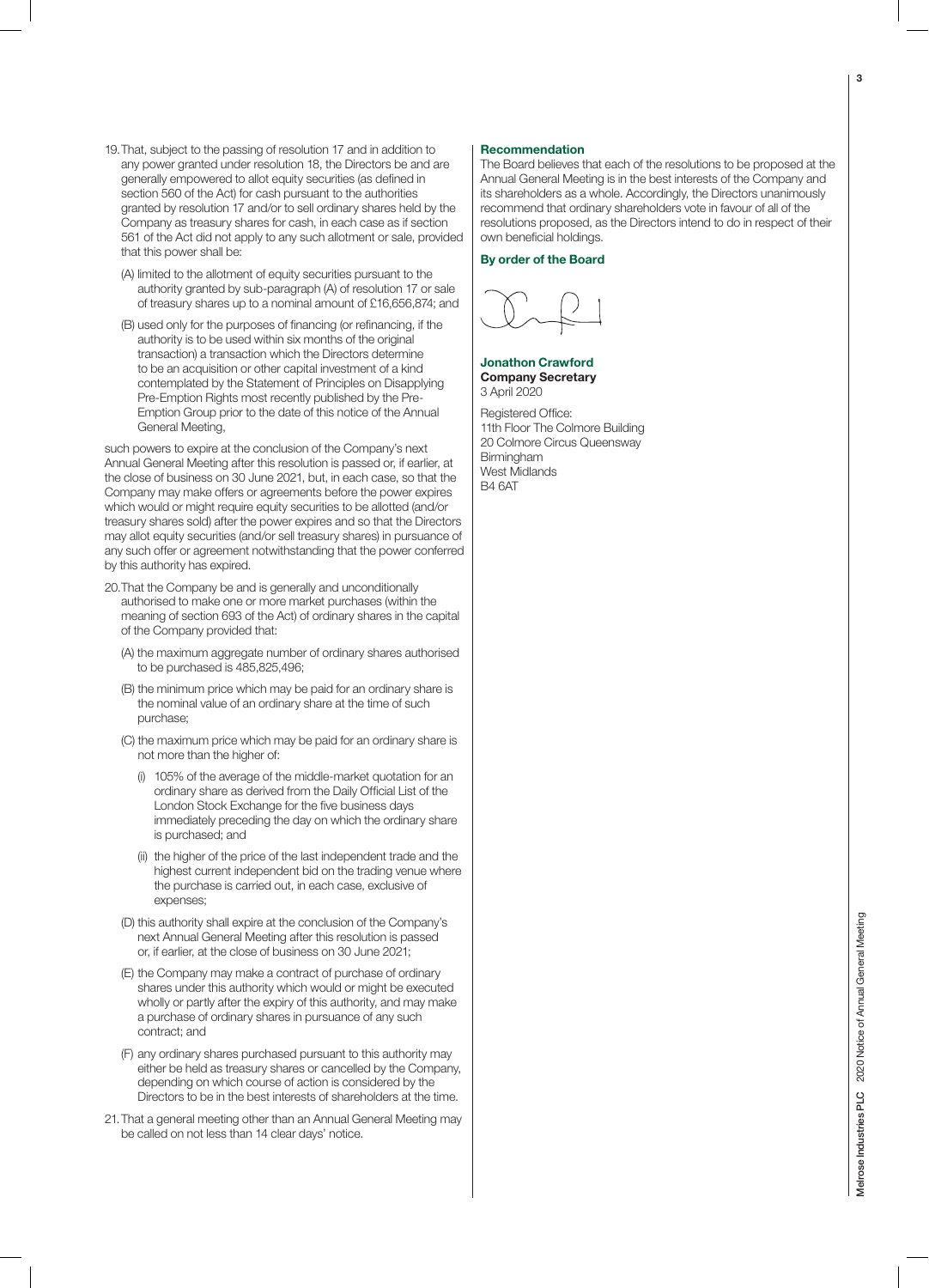#### Notice of Annual General Meeting of Melrose Industries PLC 4

#### Explanatory notes to the proposed resolutions

Resolutions 1 to 17 (inclusive) are proposed as ordinary resolutions, which means that for each of those resolutions to be passed, more than half the votes cast must be cast in favour of the resolution. Resolutions 18 to 21 (inclusive) are proposed as special resolutions, which means that for each of those resolutions to be passed, at least three-quarters of the votes cast must be cast in favour of the resolution.

#### Resolution 1 – Receipt of 2019 Annual Report and financial statements

The Directors are required to lay the Company's financial statements, the Strategic Report and the Directors' and auditor's reports on those financial statements (collectively, the "2019 Annual Report") before shareholders each year at the Annual General Meeting ("AGM").

Resolution 2 – Approval of Directors' remuneration report

The Directors' remuneration report (the "Directors' Remuneration Report") is presented in three sections:

- the annual statement from the Chairman of the Remuneration Committee;
- the Annual Report on Remuneration; and
- the new Directors' remuneration policy, which is the subject of resolution 3.

The annual statement from the Chairman of the Remuneration Committee, set out on pages 90 to 91 (inclusive) of the 2019 Annual Report, summarises, for the year ended 31 December 2019, the major decisions taken on Directors' remuneration, any substantial changes relating to Directors' remuneration made during the year and the context in which those changes occurred and decisions that have been taken.

The Annual Report on Remuneration, set out on pages 92 to 102 (inclusive) of the 2019 Annual Report, provides details of the remuneration paid to Directors in respect of the year ended 31 December 2019, including base salary, taxable benefits, short-term incentives, long-term incentives vested in the year, pension-related benefits, any other items in the nature of remuneration and any sum(s) recovered or withheld during the year in respect of amounts paid in earlier years.

The Company's auditors for the financial year ended 31 December 2019, Deloitte, have audited those parts of the Directors' Remuneration Report which are required to be audited and their report may be found on pages 113 to 123 (inclusive) of the 2019 Annual Report.

The Directors' Remuneration Report is subject to an annual advisory shareholder vote by way of an ordinary resolution. Resolution 2 is to approve the Directors' Remuneration Report and will not affect the way in which the Company's Directors' remuneration policy has been implemented.

#### Resolution 3 – Approval of 2020 Directors' remuneration policy

The new Directors' remuneration policy (the "2020 Directors' Remuneration Policy") is set out in full on pages 103 to 111 of the 2019 Annual Report. The annual statement from the Chairman of the Remuneration Committee, set out on pages 90 to 91 of the 2019 Annual Report, explains in more detail the background and rationale for the 2020 Directors' Remuneration Policy.

As noted in the 2020 Directors' Remuneration Policy, the 2020 Directors' Remuneration Policy will take effect immediately after the close of the Annual General Meeting on 7 May 2020, subject to approval by shareholders. Payments will continue to be made to Directors and former Directors in line with existing arrangements until this date. Once the 2020 Directors' Remuneration Policy has taken effect, all payments by the Company to the Directors and any former Directors must be made in accordance with the 2020 Directors' Remuneration Policy (unless a payment has been separately approved by a shareholder resolution).

If the 2020 Directors' Remuneration Policy is approved and remains unchanged, it will be valid for three years without further shareholder approval. If the Company wishes to change the 2020 Directors' Remuneration Policy, it will need to put the revised policy to a vote again before it can be implemented. The Directors expect that the Company will next propose a resolution to approve a new Directors' remuneration policy at the annual general meeting to be held in 2023.

If the 2020 Directors' Remuneration Policy is not approved, the Company will, if and to the extent permitted by the Act, continue to make payments to Directors in accordance with existing arrangements and will seek shareholder approval for a revised policy as soon as is practicable.

#### Resolution 4 – Declaration of final dividend

At the date of going to print on 27 March 2020, the Board is currently recommending, and shareholders are being asked to approve, the declaration of a final dividend for the year ended 31 December 2019. It is currently the intention that the dividend should be up to 3.4p per ordinary share, although this remains very much under review and the Board reserves the right to reduce, delay or remove it at any time. The Board will not hesitate to do so, should it consider it appropriate in the circumstances. If it proceeds as currently proposed, the final dividend (if any) will, subject to shareholder approval, be paid on 20 May 2020 to the holders of ordinary shares whose names are recorded on the register of members of the Company at the close of business on 3 April 2020.

## Resolutions 5 to 13 (inclusive) – Re-election of Directors

In accordance with the UK Corporate Governance Code (the "Code") and the Company's Articles of Association (the "Articles"), every Director will stand for re-election at the AGM (with the exception of Funmi Adegoke, who is standing for election). The Board considers that the contribution of each Director who is standing for re-election is, and continues to be, important to the sustainable success of the Company for the following reasons:

- Justin Dowley, the inaugural Non-executive Chairman of the Company, has extensive and long-standing experience within the banking, investment and asset management sectors. Mr Dowley first joined the Board as a Non-executive Director in September 2011 and served as Senior Independent Director in the two years prior to his appointment as Non-executive Chairman, meaning he will have served for nine years in September 2020. Given the recent acquisition of GKN, the elevation of the Company into the FTSE 100, and the intended retirement in May 2020 of Mr David Roper, the Board believes that there is a need for continuity and stability at Board level to facilitate succession planning arrangements. Mr Dowley was considered independent upon his appointment as Non-executive Chairman.
- Simon Peckham, a qualified lawyer and Chief Executive of the Company, has widespread expertise in corporate finance, mergers and acquisitions, and strategy and operations. Mr. Peckham has a deep understanding of the Melrose business model, having joined Melrose in 2003 as Chief Operating Officer, and having been appointed as Chief Executive in 2012. He has overseen a period of substantial success.
- Christopher Miller, as co-founder of Melrose and Executive Vice-Chairman, has a deep understanding of the Melrose business model. His involvement in strategic decision making has been key to the success of the Company. Mr. Miller has longstanding involvement in manufacturing industries and private investment.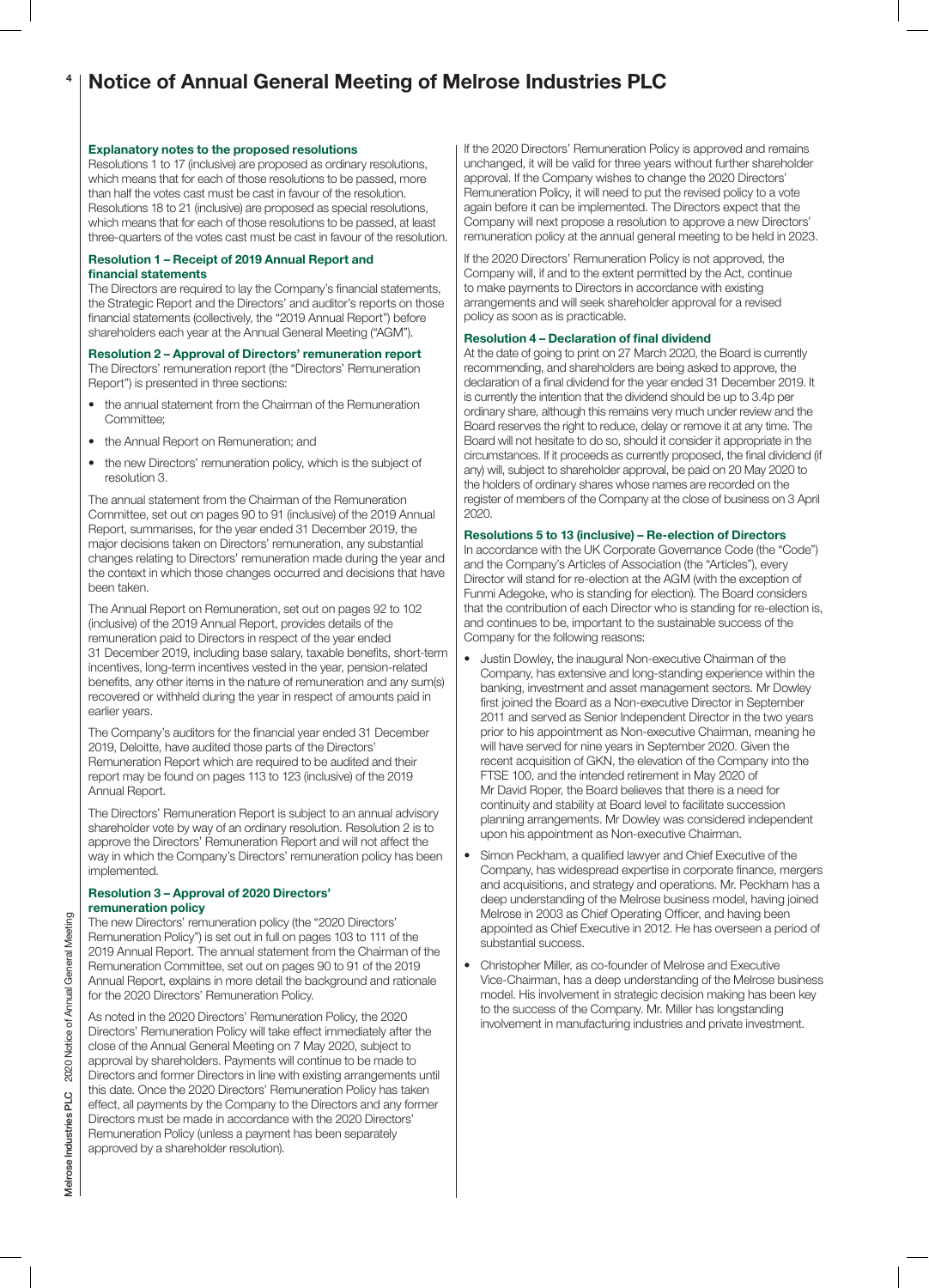- David Roper, co-founder of Melrose and Executive Vice-Chairman, has a deep understanding of the Melrose business model. His involvement in strategic decision making has been key to the success of the Company. Mr Roper has longstanding involvement in corporate finance, private investment and management in manufacturing industries. Mr Roper will be retiring from the Board on 31 May 2020.
- Geoffrey Martin, a chartered accountant and Group Finance Director of the Company, has considerable public company experience and expertise in corporate finance, equity finance raising and financial strategy. Mr. Martin has a deep understanding of the Melrose business model, having been appointed Group Finance Director in 2005, and has been central to the success of the business since then.
- Liz Hewitt, a chartered accountant and Senior Independent Director of the Company, has extensive business, financial and investment experience gained from a number of senior roles in international companies. In particular, Ms. Hewitt is the longest serving Non-executive Director after the Chairman, having served on the Board since 2013, and therefore has a deep understanding of the Melrose business model that is requisite for the role of Senior Independent Director.
- David Lis, a charted accountant and Non-executive Director of the Company, has held several senior roles in investment and fund management. He brings to the Board extensive financial experience and deep insight into the expectations of Melrose's institutional investor base.
- Archie G. Kane, a chartered accountant and Non-executive Director of the Company, has held several senior roles in the financial services sector and public company boards. Mr Kane brings to the Board extensive financial and general management experience.
- Charlotte Twyning, a qualified lawyer and Non-executive Director of the Company, has excellent experience of working at the highest levels with the Government and regulators. Ms Twyning brings to the Board a broad frame of reference and acute commercial judgement.

Biographical details of each Director can be found on pages 72 to 73 of the 2019 Annual Report. All of the Non-executive Directors standing for re-election are currently considered independent under the Code.

#### Resolution 14 – Election of Director

In accordance with the Articles, Funmi Adegoke is standing for election as a Director of the Company following her appointment to the Board with effect from 1 October 2019. Ms. Adegoke, a qualified barrister and independent Non-executive Director of the Company, has extensive experience working in and leading legal teams across the globe at multi-national organisations. She brings to the Board diverse industrial knowledge as well as significant transactional and commercial management expertise. The Board considers that the contribution of Ms. Adegoke is, and continues to be, important to the sustainable success of the Company.

Biographical details for Ms. Adegoke can be found on page 73 of the 2019 Annual Report.

#### Resolution 15 – Re-Appointment of Auditor

The Company is required to appoint auditors at each general meeting at which accounts are laid before shareholders, to hold office until the next such meeting.

The Audit Committee has reviewed the effectiveness, performance, independence and objectivity of the existing external auditor, Deloitte LLP, on behalf of the Board, and concluded that the external auditor was in all respects effective.

This resolution proposes the re-appointment of Deloitte LLP until the conclusion of the next AGM.

### Resolution 16 – Authority to agree auditor's remuneration

This resolution seeks authority for the Audit Committee to determine the level of the auditor's remuneration.

#### Resolution 17 – Authority to allot shares

This resolution seeks shareholder approval to grant the Directors the authority to allot shares in the Company, or to grant rights to subscribe for or convert any securities into shares in the Company ("Rights"), pursuant to section 551 of the Act ("Section 551 authority"). The authority contained in paragraph (A) of the resolution will be limited to an aggregate nominal amount of £111,045,827, being approximately one-third of the Company's issued ordinary share capital as at 2 April 2020 (being the last business day prior to the publication of this notice).

In line with guidance issued by the Investment Association, paragraph (B) of this resolution would give the Directors authority to allot shares in the Company or grant Rights in connection with a rights issue up to aggregate nominal amount of £222,091,655, representing approximately two-thirds of the Company's issued ordinary share capital as at 2 April 2020. This resolution provides that such amount shall be reduced by the aggregate nominal amount of any allotments or grants under paragraph (A).

The Company does not hold any shares in treasury.

If approved, the Section 551 authority shall, unless renewed, revoked or varied by the Company, expire at the end of the Company's next AGM after the resolution is passed or, if earlier, at the close of business on 30 June 2021. The exception to this is that the Directors may allot shares or grant Rights after the authority has expired in connection with an offer or agreement made or entered into before the authority expired. The Directors have no present intention to exercise the Section 551 authority.

#### Resolutions 18 to 19 – Partial disapplication of pre-emption rights

These resolutions seek shareholder approval to grant the Directors the power to allot equity securities of the Company pursuant to sections 570 and 573 of the Act (the "Section 570 and 573 power") without first offering them to existing shareholders in proportion to their existing shareholdings.

The power is limited to allotments for cash in connection with pre-emptive offers, subject to any arrangements that the Directors consider appropriate to deal with fractions and overseas requirements and otherwise for cash up to a maximum nominal value of £33,313,748, representing approximately 10% of the Company's issued ordinary share capital as at 2 April 2020 (being the last business day prior to the publication of this notice).

The Directors intend to adhere to the guidelines set out in the Pre-Emption Group's Statement of Principles (as updated in March 2015) and not to allot shares for cash on a non pre-emptive basis pursuant to a relevant authority in resolutions 18 or 19:

- in excess of an amount equal to 5% of the Company's issued ordinary share capital (excluding treasury shares) in any one-year period, whether or not in connection with an acquisition or specified capital investment; or
- in excess of an amount equal to 7.5% of the Company's issued ordinary share capital in a rolling three-year period,

in each case other than in connection with an acquisition or specified capital investment which is announced contemporaneously with the allotment or which has taken place in the preceding six-month period and is disclosed in the announcement of the allotment.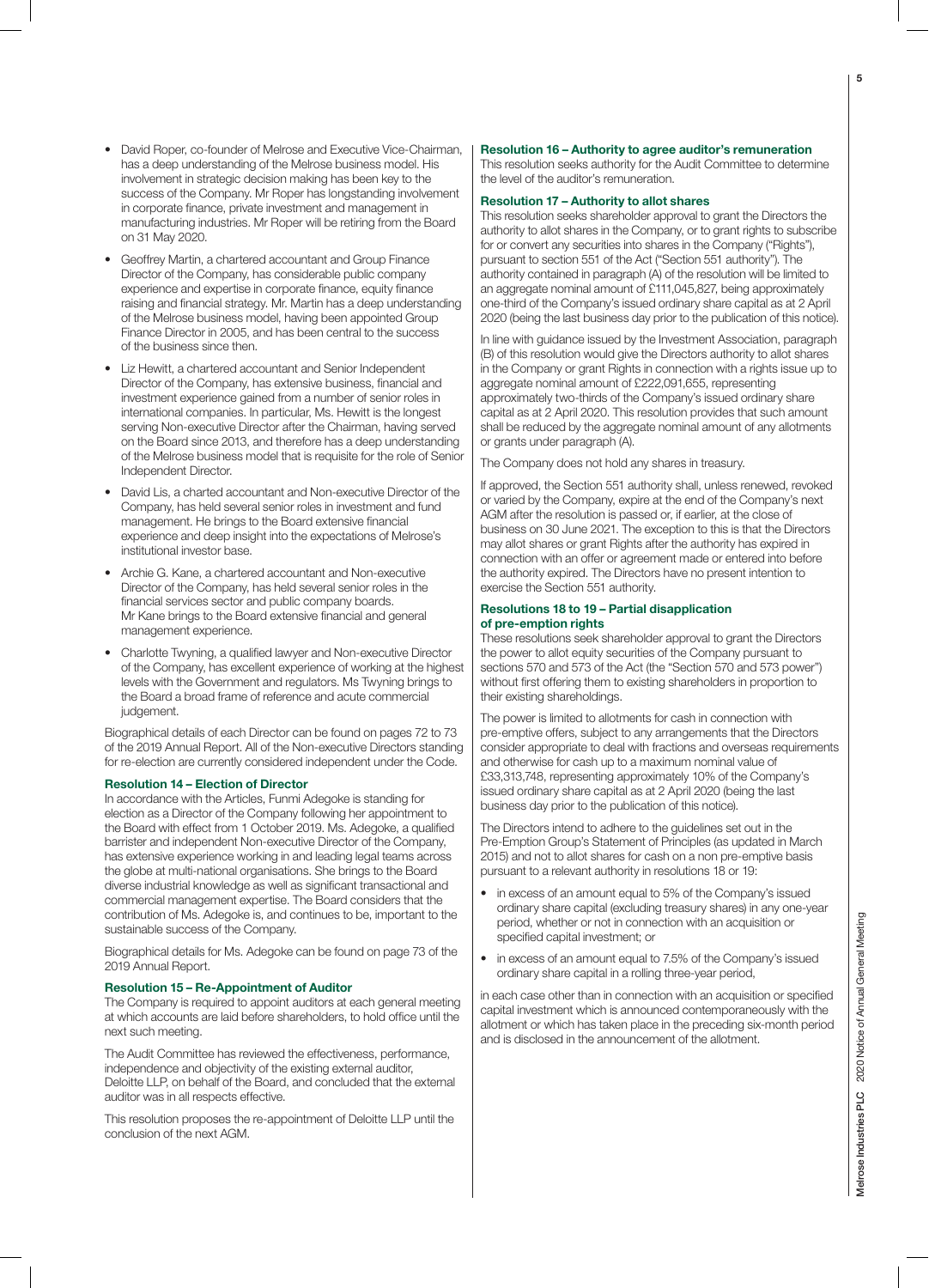#### Notice of Annual General Meeting of Melrose Industries PLC 6

If approved, the Section 570 and 573 power shall apply until the end of the Company's next AGM after the resolution is passed or, if earlier, until the close of business on 30 June 2021. The exception to this is that the Directors may allot equity securities after the power has expired in connection with an offer or agreement made or entered into before the power expired. The Directors have no present intention to exercise the Section 570 and 573 power.

#### Resolution 20 – Authority to purchase own shares

This resolution seeks shareholder approval to grant the Company the authority to purchase its own shares pursuant to sections 693 and 701 of the Act.

This authority is limited to an aggregate maximum number of 485,825,496 ordinary shares, representing 10% of the Company's issued ordinary share capital as at at 2 April 2020.

The maximum price which may be paid for an ordinary share will be an amount which is not more than the higher of: (i) 5% above the average of the middle market quotation for an ordinary share as derived from the Daily Official List of the London Stock Exchange for the five business days immediately preceding the day on which the ordinary share is purchased; and (ii) the higher of the price of the last independent trade and the highest current independent bid on the trading venue where the purchase is carried out (in each case, exclusive of expenses).

If approved, the authority shall, unless varied, revoked or renewed, expire at the end of the Company's next AGM after the resolution is passed or, if earlier, at the close of business on 30 June 2021. The Directors have no present intention of exercising all or any of the powers conferred by this resolution and will only exercise their authority if it is in the interests of shareholders generally.

#### Resolution 21 – Notice period for general meetings other than AGMs

This resolution seeks shareholder approval to allow the Company to continue to call general meetings (other than AGMs) on 14 clear days' notice. In accordance with the Act, as amended by the Companies (Shareholders' Rights) Regulations 2009, the notice period required for general meetings of the Company is 21 days unless shareholders approve a shorter notice period (subject to a minimum period of 14 clear days). In accordance with the Act, the Company must make a means of electronic voting available to all shareholders for that meeting in order to be able to call a general meeting on less than 21 clear days' notice.

The Company intends to only use the shorter notice period where this flexibility is merited by the purpose of the meeting and is considered to be in the interests of shareholders generally, and not as a matter of routine. AGMs will continue to be held on at least 21 clear days' notice.

The approval will be effective until the Company's next AGM, when it is intended that a similar resolution will be proposed.

## Explanatory notes as to the proxy, voting and attendance procedures at the Annual General Meeting (AGM)

1. The holders of ordinary shares in the Company are entitled to attend the AGM and are entitled to vote. A member entitled to attend, speak and vote at the AGM is also entitled to appoint a proxy to exercise all or any of his/her rights to attend, speak and vote at the AGM in his/her place. Such a member may appoint more than one proxy, provided that each proxy is appointed to exercise the rights attached to different shares. A proxy need not be a member of the Company.

- 2. A form of proxy is enclosed with this notice. To be effective, a form of proxy must be completed and returned, together with any power of attorney or authority under which it is completed or a certified copy of such power or authority, so that it is received by the Company's registrars at the address specified on the form of proxy not less than 48 hours (excluding any part of a day that is not a working day) before the stated time for holding the meeting (or, in the event of an adjournment, not less than 48 hours before the stated time of the adjourned meeting (excluding any part of a day which is not a working day)). Returning a completed form of proxy will not preclude a member from attending the meeting and voting in person.
- 3. Any person to whom this notice is sent who is a person nominated under section 146 of the Act to enjoy information rights (a "Nominated Person") may, under an agreement between him/her and the shareholder by whom he/she was nominated, have a right to be appointed (or to have someone else appointed) as a proxy for the AGM. If a Nominated Person has no such proxy appointment right or does not wish to exercise it, he/she may, under any such agreement, have a right to give instructions to the shareholder as to the exercise of voting rights. The statement of the rights of shareholders in relation to the appointment of proxies in notes 1 and 2 above does not apply to Nominated Persons. The rights described in paragraphs 1 and 2 can only be exercised by the holders of ordinary shares in the Company.
- 4. To be entitled to attend and vote at the AGM (and for the purposes of the determination by the Company of the number of votes they may cast), members must be entered on the Company's register of members by 6.30pm on 5 May 2020 (or, in the event of an adjournment, on the date which is two days, excluding any day which is not a working day, before the time of the adjourned meeting). Changes to entries on the register of members after this time shall be disregarded in determining the rights of any person to attend or vote at the meeting.
- 5. As at at 2 April 2020 (being the last business day prior to the publication of this notice), the Company's issued share capital consists of 4,858,254,963 ordinary shares of 48/7p each, carrying one vote each.
- 6. CREST members who wish to appoint a proxy or proxies through the CREST electronic proxy appointment service may do so by using the procedures described in the CREST Manual (available at www.euroclear.com). CREST Personal Members or other CREST sponsored members, and those CREST members who have appointed a service provider(s), should refer to their CREST sponsor or voting service provider(s), who will be able to take the appropriate action on their behalf.
- In order for a proxy appointment or instruction made using the CREST service to be valid, the appropriate CREST message (a "CREST Proxy Instruction") must be properly authenticated in accordance with Euroclear UK & Ireland Limited's specifications, and must contain the information required for such instruction, as described in the CREST Manual. The message, regardless of whether it constitutes the appointment of a proxy or is an amendment to the instruction given to a previously appointed proxy, must, in order to be valid, be transmitted so as to be received by the issuer's agent (ID RA19) by 11.00 am on 5 May 2020. For this purpose, the time of receipt will be taken to be the time (as determined by the time stamp applied to the message by the CREST Application Host) from which the issuer's agent is able to retrieve the message by enquiry to CREST in the manner prescribed by CREST. After this time any change of instructions to proxies appointed through CREST should be communicated to the appointee through other means.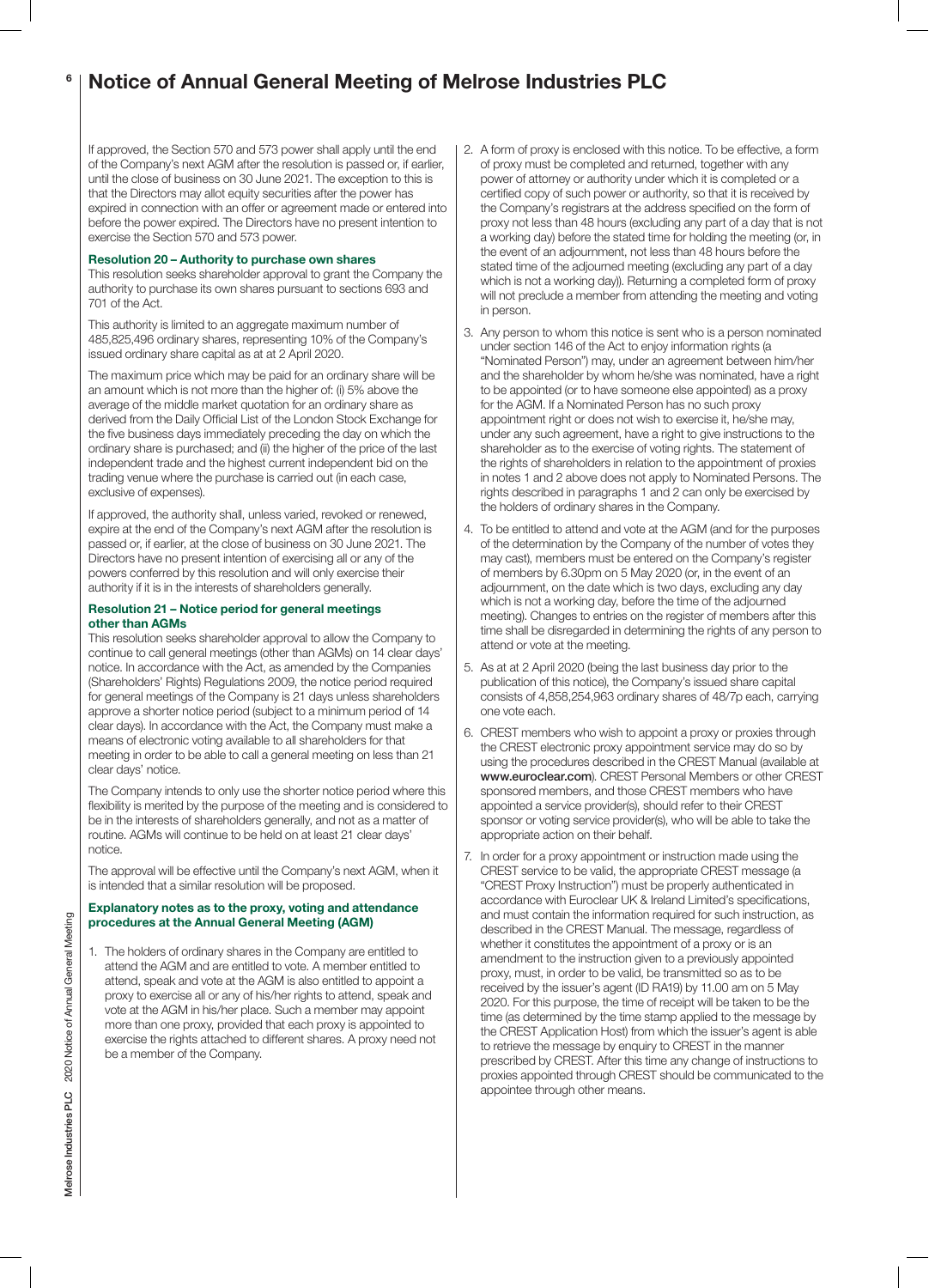- 8. CREST members and, where applicable, their CREST sponsors, or voting service providers should note that Euroclear UK & Ireland Limited does not make available special procedures in CREST for any particular message. Normal system timings and limitations will, therefore, apply in relation to the input of CREST Proxy Instructions. It is the responsibility of the CREST member concerned to take (or, if the CREST member is a CREST Personal Member, or sponsored member, or has appointed a voting service provider, to procure that his/ her CREST sponsor or voting service provider(s) take(s)) such action as shall be necessary to ensure that a message is transmitted by means of the CREST system by any particular time. In this connection, CREST members and, where applicable, their CREST sponsors or voting system providers are referred, in particular, to those sections of the CREST Manual concerning practical limitations of the CREST system and timings.
- 9. The Company may treat as invalid a CREST Proxy Instruction in the circumstances set out in Regulation 35(5) (a) of the Uncertificated Securities Regulations 2001.
- 10. Any corporation which is a member can appoint one or more corporate representatives who may exercise on its behalf all of its powers as a member provided that they do not do so in relation to the same shares.
- 11. Under section 527 of the Act, members meeting the threshold requirements set out in that section have the right to require the Company to publish on a website a statement setting out any matter relating to: (i) the audit of the Company's accounts (including the auditor's report and the conduct of the audit) that are to be laid before the AGM; or (ii) any circumstance connected with an auditor of the Company ceasing to hold office since the previous meeting at which annual accounts and reports were laid in accordance with section 437 of the Act. The Company may not require the shareholders requesting any such website publication to pay its expenses in complying with sections 527 or 528 of the Act. Where the Company is required to place a statement on a website under section 527 of the Act, it must forward the statement to the Company's auditor not later than the time when it makes the statement available on the website. The business which may be dealt with at the AGM includes any statement that the Company has been required under section 527 of the Act to publish on a website.
- 12. Any member holding ordinary shares attending the meeting has the right to ask questions. The Company must answer any such questions relating to the business being dealt with at the meeting but no such answer need be given if: (i) to do so would interfere unduly with the preparation for the meeting or involve the disclosure of confidential information; (ii) the answer has already been given on a website in the form of an answer to a question; and/or (iii) it is undesirable in the interests of the Company or the good order of the meeting that the question be answered.
- 13. Voting at the AGM will be by poll. The Chairman will invite each shareholder, corporate representative and proxy present at the meeting to complete a poll card indicating how they wish to cast their votes in respect of each resolution. In addition, the Chairman will cast the votes for which he has been appointed as proxy. Poll cards will be collected during the meeting. Once the results have been verified by the Company's registrar, Equiniti, they will be notified to the Financial Conduct Authority, announced through a Regulatory Information Service and will be available to view on the Company's website.
- 14. A copy of this notice, and other information required by section 311A of the Act, can be found at www.melroseplc.net.
- 15. You may not use an electronic address provided in either this Notice of AGM or any related documents (including the form of proxy) to communicate with the Company for any purposes other than those expressly stated.
- 16. The following documents will be available for inspection at the Company's registered office during normal business hours (Saturdays, Sundays and public holidays excepted) from the date of this notice until the date of the AGM and at the place of the AGM for 15 minutes prior to and during the meeting:
	- (A) copies of all service agreements under which Directors of the Company are employed by the Company or any subsidiaries; and
	- (B) a copy of the terms of appointment of the Non-executive Directors of the Company.
- 17. You may register your vote online by visiting Equiniti's website at www.sharevote.co.uk. In order to register your vote online, you will need to enter the Voting ID, Task ID and Shareholder Reference Number which are set out on the enclosed form of proxy. The return of the form of proxy by post or registering your vote online will not prevent you from attending the AGM and voting in person, should you wish. Alternatively, shareholders who have already registered with Equiniti's online portfolio service, Shareview, can appoint their proxy electronically by logging on to their portfolio at www.shareview.co.uk using your usual user ID and password. Once logged in simply click "View" on the "My Investments" page, click on the link to vote then follow the on screen instructions. A proxy appointment made electronically will not be valid if sent to any address other than those provided or if received after 11.00 am on 5 May 2020.

7